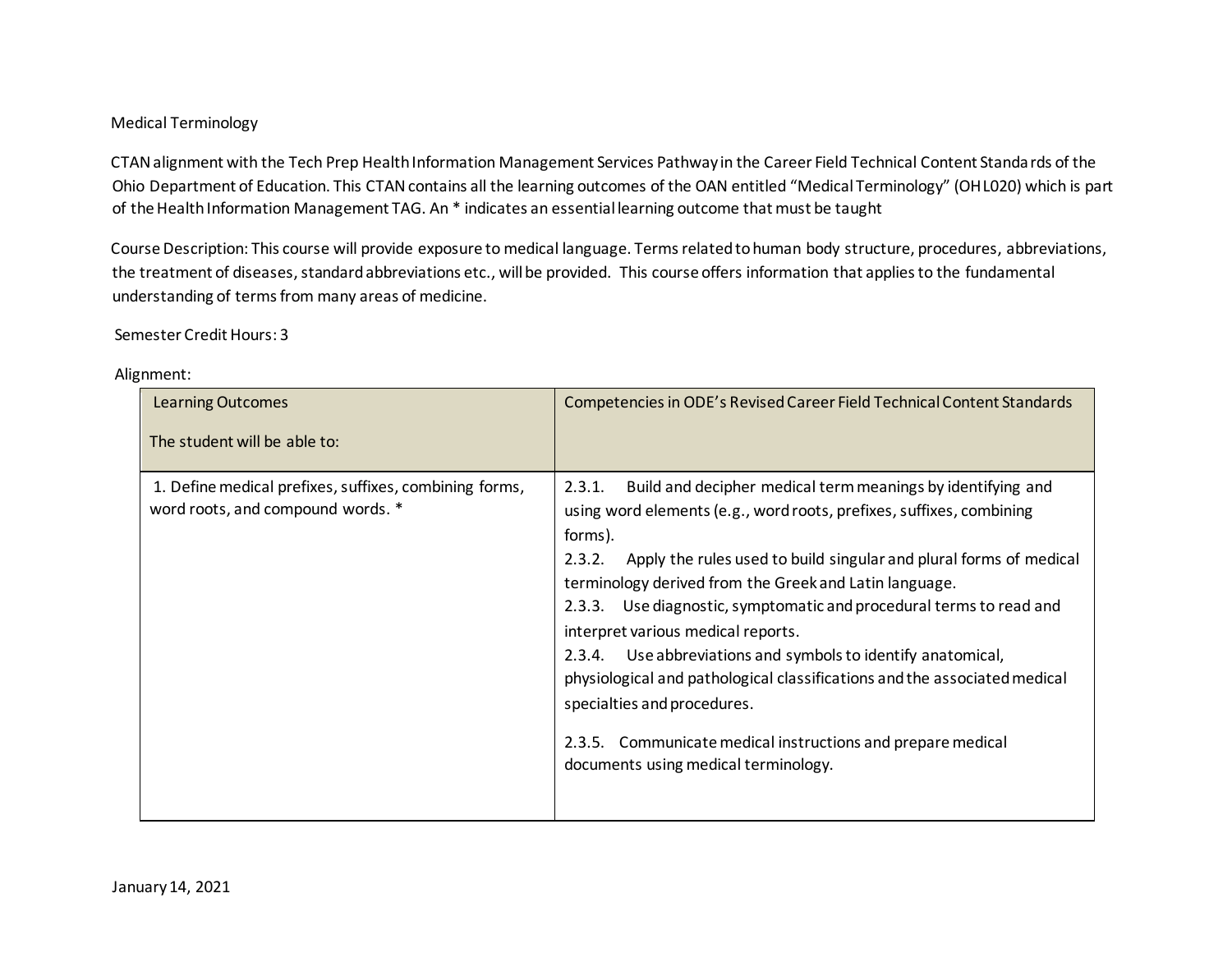| 2. Describe how medical terms are constructed using<br>word elements. * | Build and decipher medical term meanings by identifying and<br>2.3.1.<br>using word elements (e.g., word roots, prefixes, suffixes, combining<br>forms).<br>Apply the rules used to build singular and plural forms of medical<br>2.3.2.<br>terminology derived from the Greek and Latin language.<br>Use diagnostic, symptomatic and procedural terms to read and<br>2.3.3.<br>interpret various medical reports.<br>2.3.4. Use abbreviations and symbols to identify anatomical,<br>physiological and pathological classifications and the associated medical<br>specialties and procedures.<br>Communicate medical instructions and prepare medical<br>2.3.5.<br>documents using medical terminology. |
|-------------------------------------------------------------------------|----------------------------------------------------------------------------------------------------------------------------------------------------------------------------------------------------------------------------------------------------------------------------------------------------------------------------------------------------------------------------------------------------------------------------------------------------------------------------------------------------------------------------------------------------------------------------------------------------------------------------------------------------------------------------------------------------------|
|                                                                         |                                                                                                                                                                                                                                                                                                                                                                                                                                                                                                                                                                                                                                                                                                          |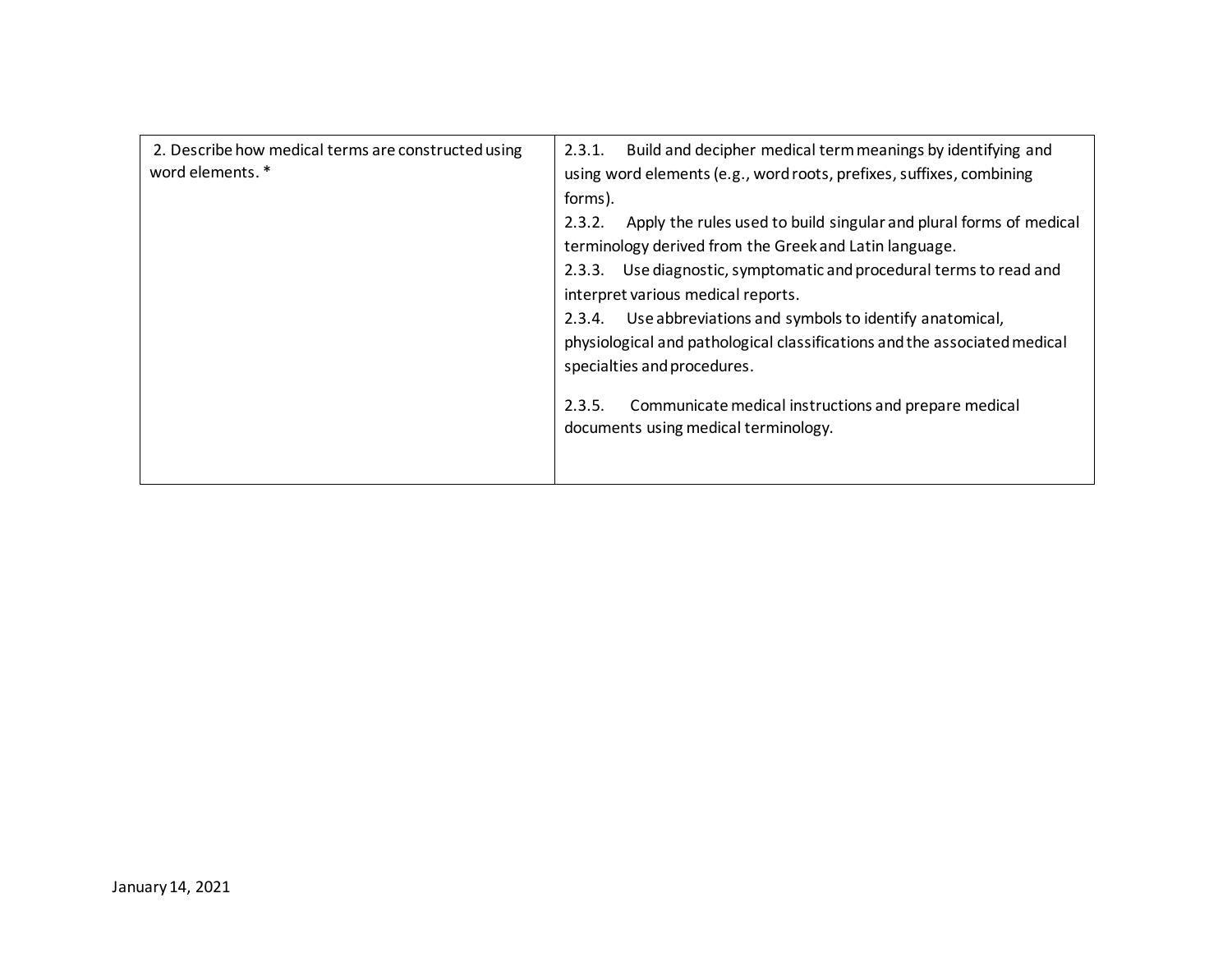| 3. Construct medical words by combining forms,<br>2.3.1.<br>prefixes and suffixes. *<br>forms).<br>2.3.2.<br>2.3.3.<br>2.3.5. | Build and decipher medical term meanings by identifying and<br>using word elements (e.g., word roots, prefixes, suffixes, combining<br>Apply the rules used to build singular and plural forms of medical<br>terminology derived from the Greek and Latin language.<br>Use diagnostic, symptomatic and procedural terms to read and<br>interpret various medical reports.<br>2.3.4. Use abbreviations and symbols to identify anatomical,<br>physiological and pathological classifications and the associated medical<br>specialties and procedures.<br>Communicate medical instructions and prepare medical<br>documents using medical terminology. |
|-------------------------------------------------------------------------------------------------------------------------------|-------------------------------------------------------------------------------------------------------------------------------------------------------------------------------------------------------------------------------------------------------------------------------------------------------------------------------------------------------------------------------------------------------------------------------------------------------------------------------------------------------------------------------------------------------------------------------------------------------------------------------------------------------|
|-------------------------------------------------------------------------------------------------------------------------------|-------------------------------------------------------------------------------------------------------------------------------------------------------------------------------------------------------------------------------------------------------------------------------------------------------------------------------------------------------------------------------------------------------------------------------------------------------------------------------------------------------------------------------------------------------------------------------------------------------------------------------------------------------|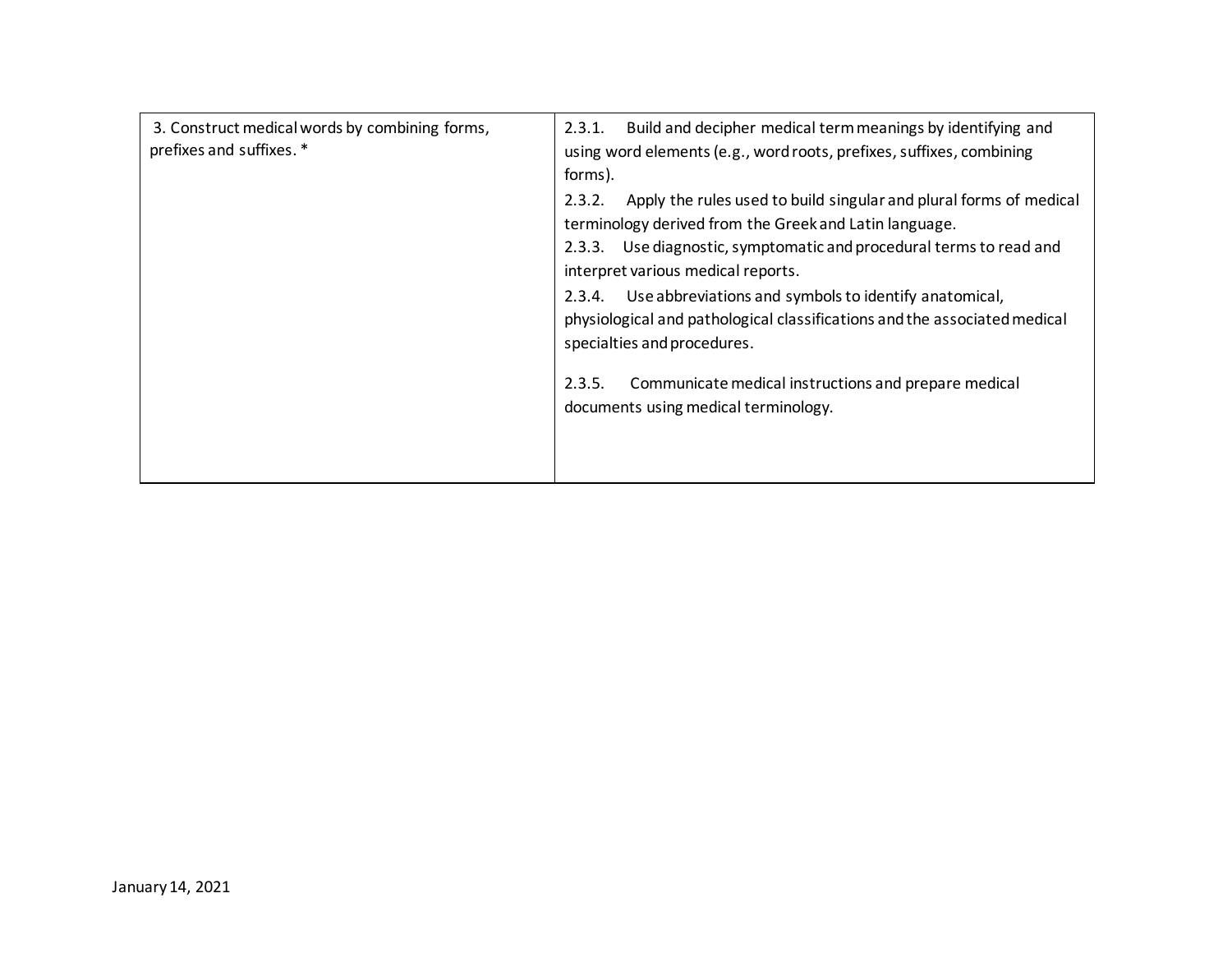| 4. Apply the rules used to build singular/plural forms of<br>medical terms derived from the Greek and Latin<br>language.* | Build and decipher medical term meanings by identifying and<br>2.3.1.<br>using word elements (e.g., word roots, prefixes, suffixes, combining<br>forms).<br>Apply the rules used to build singular and plural forms of medical<br>2.3.2.<br>terminology derived from the Greek and Latin language.<br>2.3.3. Use diagnostic, symptomatic and procedural terms to read and<br>interpret various medical reports.<br>2.3.4. Use abbreviations and symbols to identify anatomical,<br>physiological and pathological classifications and the associated medical<br>specialties and procedures.<br>2.3.5. Communicate medical instructions and prepare medical documents<br>using medical terminology. |
|---------------------------------------------------------------------------------------------------------------------------|----------------------------------------------------------------------------------------------------------------------------------------------------------------------------------------------------------------------------------------------------------------------------------------------------------------------------------------------------------------------------------------------------------------------------------------------------------------------------------------------------------------------------------------------------------------------------------------------------------------------------------------------------------------------------------------------------|
| 5. Define a medical term by dividing it into its<br>elements.*                                                            | Build and decipher medical term meanings by identifying and<br>2.3.1.<br>using word elements (e.g., word roots, prefixes, suffixes, combining<br>forms).<br>Apply the rules used to build singular and plural forms of medical<br>2.3.2.<br>terminology derived from the Greek and Latin language.<br>2.3.3. Use diagnostic, symptomatic and procedural terms to read and<br>interpret various medical reports.<br>2.3.4. Use abbreviations and symbols to identify anatomical,<br>physiological and pathological classifications and the associated medical<br>specialties and procedures.<br>2.3.5 Communicate medical instructions and prepare medical documents<br>using medical terminology.  |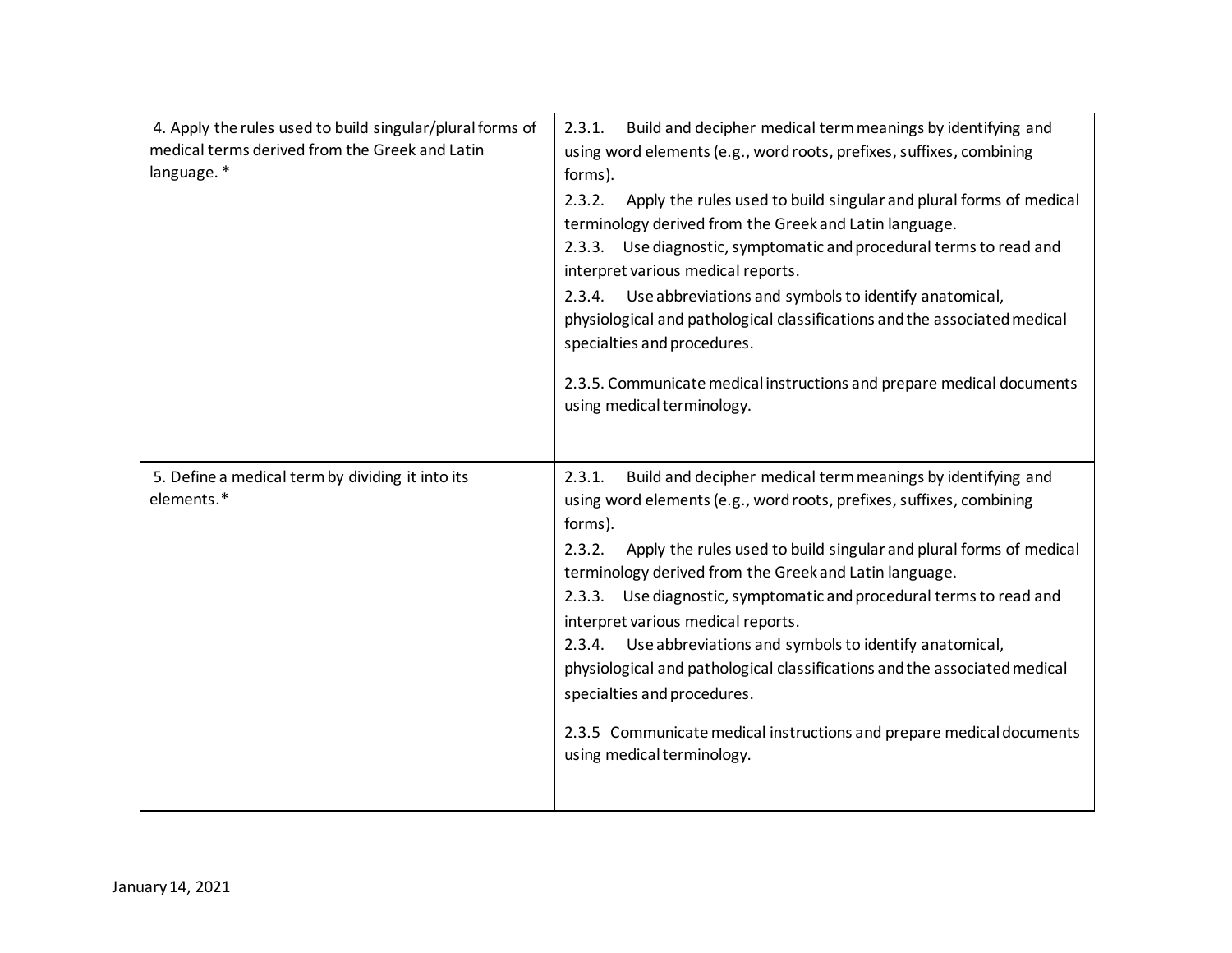| 6. Spell terms related to the pathology, diagnostic and<br>treatment procedures, and pharmacology of each body<br>system.*      | Build and decipher medical term meanings by identifying and<br>2.3.1.<br>using word elements (e.g., word roots, prefixes, suffixes, combining<br>forms).<br>2.3.2.<br>Apply the rules used to build singular and plural forms of medical<br>terminology derived from the Greek and Latin language.<br>2.3.3. Use diagnostic, symptomatic and procedural terms to read and<br>interpret various medical reports.<br>2.3.4. Use abbreviations and symbols to identify anatomical,<br>physiological and pathological classifications and the associated medical<br>specialties and procedures.<br>2.3.5.<br>Communicate medical instructions and prepare medical<br>documents using medical terminology. |
|---------------------------------------------------------------------------------------------------------------------------------|-------------------------------------------------------------------------------------------------------------------------------------------------------------------------------------------------------------------------------------------------------------------------------------------------------------------------------------------------------------------------------------------------------------------------------------------------------------------------------------------------------------------------------------------------------------------------------------------------------------------------------------------------------------------------------------------------------|
| 7. Pronounce terms related to the pathology, diagnostic<br>and treatment procedures, and pharmacology of each<br>body system. * | 2.3.1.<br>Build and decipher medical term meanings by identifying and<br>using word elements (e.g., word roots, prefixes, suffixes, combining<br>forms).<br>Apply the rules used to build singular and plural forms of medical<br>2.3.2.<br>terminology derived from the Greek and Latin language.<br>2.3.3. Use diagnostic, symptomatic and procedural terms to read and<br>interpret various medical reports.<br>2.3.4. Use abbreviations and symbols to identify anatomical,<br>physiological and pathological classifications and the associated medical<br>specialties and procedures.<br>2.3.5.<br>Communicate medical instructions and prepare medical<br>documents using medical terminology. |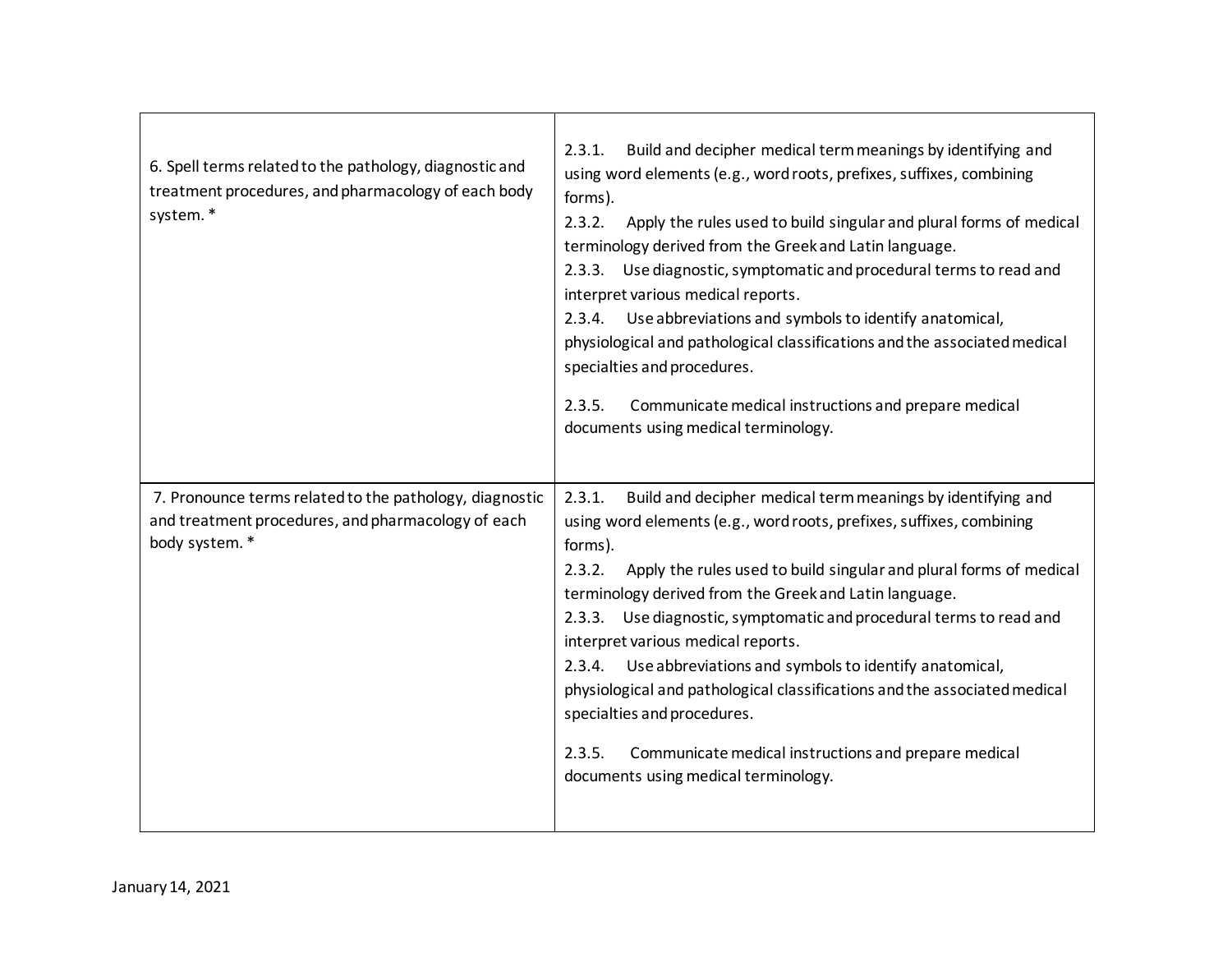| 8. Identify common diagnostic procedures and<br>conditions including laboratory and radiology tests and<br>exams.* | Build and decipher medical term meanings by identifying and<br>2.3.1.<br>using word elements (e.g., word roots, prefixes, suffixes, combining<br>forms).<br>Apply the rules used to build singular and plural forms of medical<br>2.3.2.<br>terminology derived from the Greek and Latin language.<br>2.3.3. Use diagnostic, symptomatic and procedural terms to read and<br>interpret various medical reports.<br>2.3.4. Use abbreviations and symbols to identify anatomical,<br>physiological and pathological classifications and the associated medical<br>specialties and procedures.<br>2.3.5.<br>Communicate medical instructions and prepare medical<br>documents using medical terminology. |
|--------------------------------------------------------------------------------------------------------------------|-------------------------------------------------------------------------------------------------------------------------------------------------------------------------------------------------------------------------------------------------------------------------------------------------------------------------------------------------------------------------------------------------------------------------------------------------------------------------------------------------------------------------------------------------------------------------------------------------------------------------------------------------------------------------------------------------------|
| 9. Identify the body systems in terms of their major<br>structures, functions, and related work parts. *           | 2.1.2 Describe the physical characteristics, components and function of<br>blood (e.g., ABO, Rh, blood cells, precursors and respiratory).<br>2.1.3 Describe the structures and functions of the cardiovascular system<br>and trace the path of blood and factors affecting blood flow.<br>2.1.4 Describe how blood pressure is controlled and identify factors<br>influencing changes in blood pressure.<br>2.1.5 Describe the structures and functions of the respiratory system.<br>2.1.6 Describe function of nerve tissue, nervous system, including regions<br>of the brain.                                                                                                                    |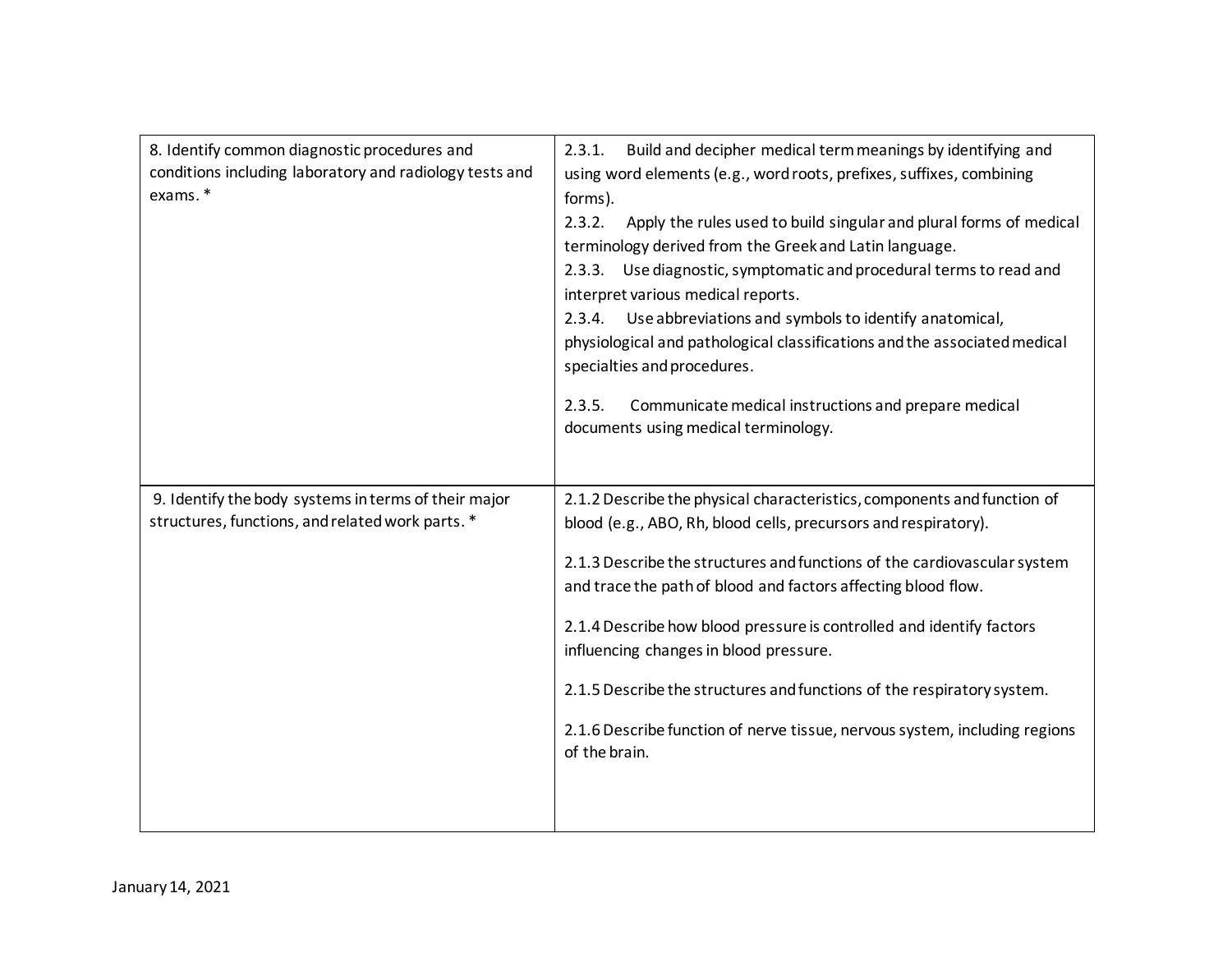| 2.1.7 Describe the structures and functions of the musculoskeletal system.                                                       |
|----------------------------------------------------------------------------------------------------------------------------------|
| 2.1.8 Describe the structures and functions of the digestive/excretory<br>system.                                                |
| 2.1.9 Describe the structures and function of the renal/urinary system                                                           |
| 2.1.10 Describe the immune system, related structures and functions.                                                             |
| 2.1.11 Describe the structures and functions of the endocrine system.                                                            |
| 2.1.12 Differentiate between the structures and functions of the male and<br>female reproductive system.                         |
| 2.1.13 Describe the structures and functions of the integumentary system.                                                        |
| 2.1.14 Describe the difference between pathology and physiology and the<br>conditions typically observed during a disease state. |
| 2.1.15 Explain the pathophysiology changes associated with or resulting<br>from disease or injury for each body system.          |
|                                                                                                                                  |
|                                                                                                                                  |
|                                                                                                                                  |
|                                                                                                                                  |
|                                                                                                                                  |
|                                                                                                                                  |
|                                                                                                                                  |
|                                                                                                                                  |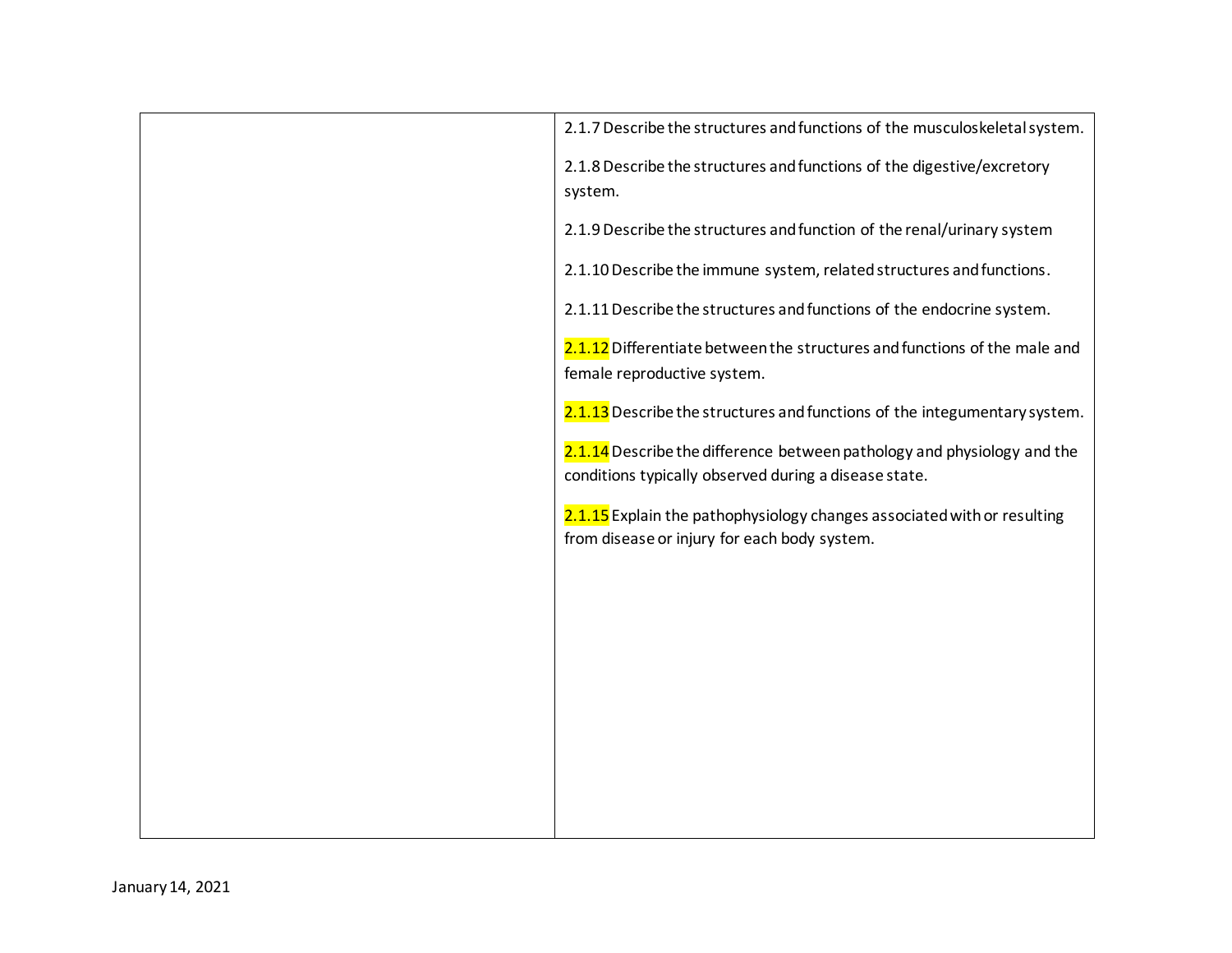| 10. Identify the medical specialists who treat disorders<br>of each body system. * | 4.1.5. Identify the medical specialists who treat disorders of each body<br>system. |
|------------------------------------------------------------------------------------|-------------------------------------------------------------------------------------|
| 11. Identify body planes, directions, cavities, quadrants<br>and regions. *        | 2.1.1. Identify body planes, directions, cavities, quadrants, and regions.          |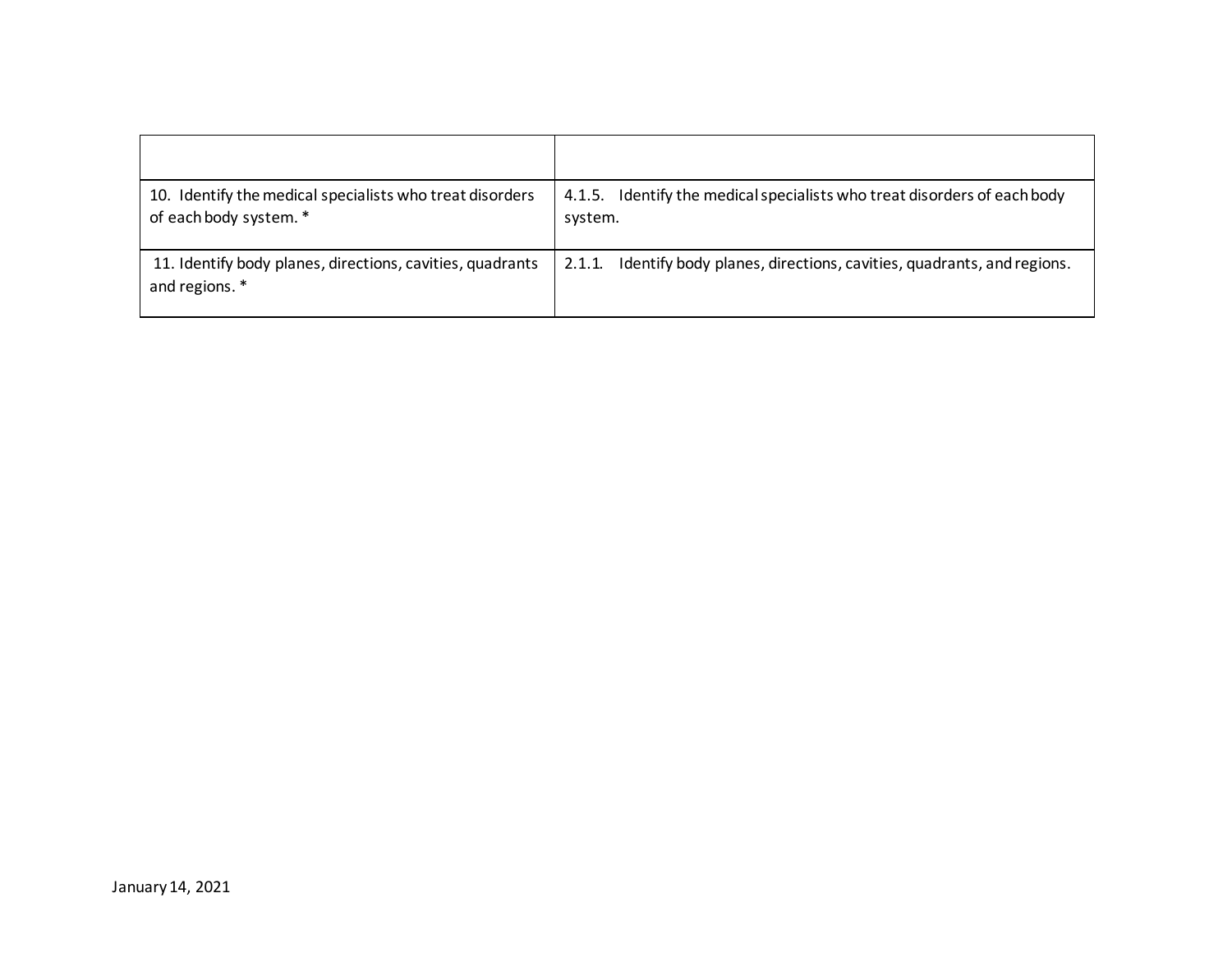| 12. Define common medical and healthcare<br>abbreviations.* | 1.2.1 Extract relevant, valid information from materials and cite sources of<br>information (e.g., medical reports, fitness assessment, medical test<br>results).                                                                                                                                                                                                                                                                                                                                                                                                                           |
|-------------------------------------------------------------|---------------------------------------------------------------------------------------------------------------------------------------------------------------------------------------------------------------------------------------------------------------------------------------------------------------------------------------------------------------------------------------------------------------------------------------------------------------------------------------------------------------------------------------------------------------------------------------------|
|                                                             | Build and decipher medical term meanings by identifying and<br>2.3.1.<br>using word elements (e.g., word roots, prefixes, suffixes, combining<br>forms).<br>Apply the rules used to build singular and plural forms of medical<br>2.3.2.<br>terminology derived from the Greek and Latin language.<br>2.3.3. Use diagnostic, symptomatic and procedural terms to read and<br>interpret various medical reports.<br>2.3.4. Use abbreviations and symbols to identify anatomical,<br>physiological and pathological classifications and the associated medical<br>specialties and procedures. |
|                                                             | Communicate medical instructions and prepare medical<br>2.3.5.<br>documents using medical terminology.                                                                                                                                                                                                                                                                                                                                                                                                                                                                                      |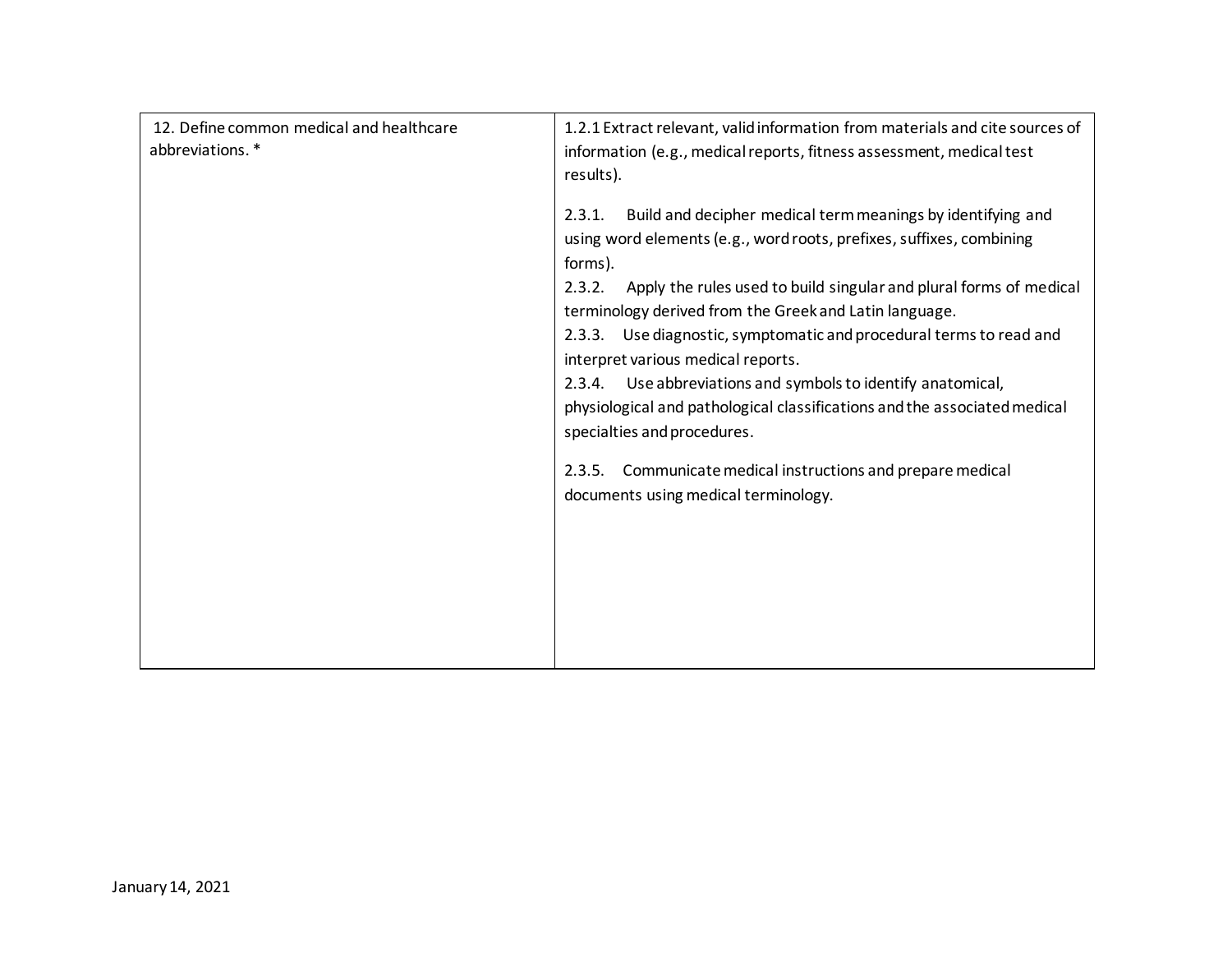| 13. Describe the anatomical structures of the given body<br>systems, common diseases, and medical and surgical<br>procedures.* | 2.1.2 Describe the physical characteristics, components and function of<br>blood (e.g., ABO, Rh, blood cells, precursors and respiratory). |
|--------------------------------------------------------------------------------------------------------------------------------|--------------------------------------------------------------------------------------------------------------------------------------------|
|                                                                                                                                | 2.1.3 Describe the functions and structures of the cardiovascular system<br>and trace the path of blood and factors affecting blood flow.  |
|                                                                                                                                | 2.1.4 Describe how blood pressure is controlled and factors influencing<br>changes in blood pressure.                                      |
|                                                                                                                                | 2.1.5 Describe the structures and function of the respiratory system.                                                                      |
|                                                                                                                                | 2.1.6 Describe function of nerve tissue, nervous system, including regions<br>of the brain.                                                |
|                                                                                                                                | 2.1.7 Describe the structures and functions of the musculoskeletal system.                                                                 |
|                                                                                                                                | 2.1.7 Describe the structures and functions of the digestive/excretory<br>system.                                                          |
|                                                                                                                                | 2.1.9 Describe the structures and functions of the renal/urinary system.                                                                   |
|                                                                                                                                | 2.1.10 Describe the structures and functions of the immune system.                                                                         |
|                                                                                                                                |                                                                                                                                            |
|                                                                                                                                |                                                                                                                                            |
|                                                                                                                                |                                                                                                                                            |
|                                                                                                                                |                                                                                                                                            |
|                                                                                                                                |                                                                                                                                            |
|                                                                                                                                |                                                                                                                                            |